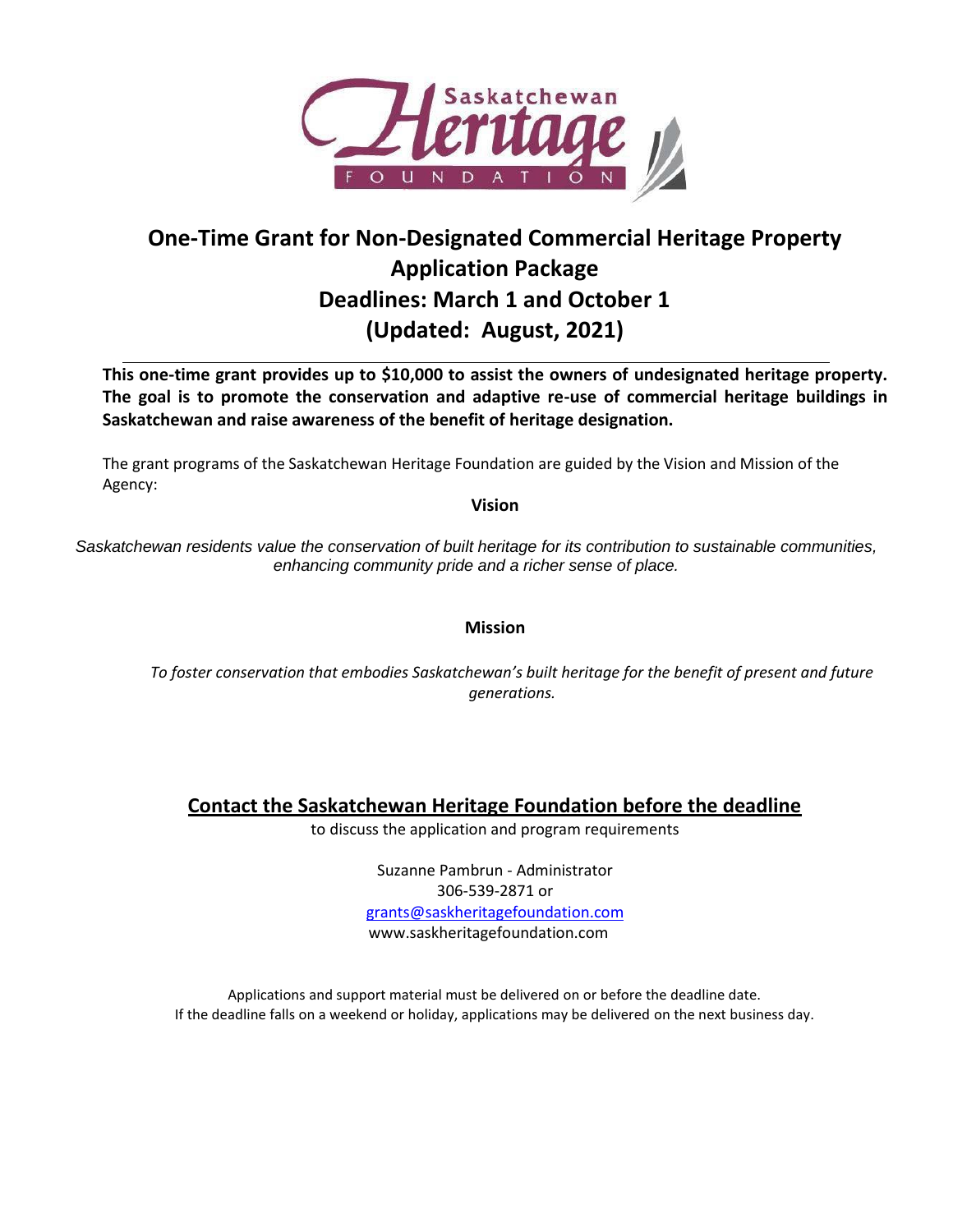# **Program Amount**

The maximum one-time grant is \$10,000. Demand for funding generally exceeds the available resources, and the Saskatchewan Heritage Foundation may not be able to provide funds to all applicants (or provide the amount requested). All grants are made on a 50% cost-share basis.

If you require further grant assistance, we encourage you to consider designating your building as a municipal or provincial heritage property and applying for our Built Heritage Grant.

# **Program Deadlines**

 $\triangleright$  There are two program deadlines each year for this program: March 1 and October 1.

# **Eligibility**

- $\triangleright$  Applications will be considered from the owners of commercial properties with significant heritage value. To qualify, the building must be at least 40 years old and contain one or more commercial enterprises.
- $\triangleright$  Out-of-province applicants may apply for direct project costs related to the conservation of a Saskatchewan heritage resource.

# **Eligible Expenses**

- ⬧ *Siding & Windows -* Selective replacement of the original siding and windows is preferable. (Selective means only those portions of the siding or windows that have deteriorated - not all of the windows or all of the siding). Replacement of the entire original window or siding will be considered only when it can be demonstrated that selective replacement is not possible or practical.
- ⬧ *Roofs -* In the case of non-visible flat or sloped roofs, selective or wholesale replacement with contemporary, non-historic materials that perform as well or better than the original materials are eligible for funding assistance. For all other visible roof surfaces (i.e. pitched), selective replacement with original materials. is the standard.
- ⬧ *Masonry* Projects involving masonry re-pointing and "matching to the existing mortar" must include written acknowledgement that the new mortar matches the historic mortar or that an appropriate mortar is used. Mortar analysis is an eligible expense.
- ⬧ *Foundations and Structural Elements* The preference is for repair or use of in-kind materials. Replacement with materials demonstrated to be superior in ensuring structural integrity of the building may also be considered. (e.g. steel posts replacing timber posts; load bearing walls; roof trusses)(Repair or replacement of existing foundations that have failed).
- ⬧ *Removal of Window Coverings* Removal of Lexan and other windowcoverings.
- ⬧ *Painting* Exterior painting of a building or structure is an eligible expense, but will only be considered for funding assistance once every ten years.
- *Re-instatement of Features* Re-instatement of features that were part of the original design and that were built during the initial construction period. (e.g. these are features that were originally built but have since been removed).
- ⬧ *Removal of Inappropriate Materials* Removal of inappropriate materials when that material will be replaced with historic in-kind material.
- ⬧ *In-Kind Materials -* Replacement with in-kind materials when the historic material is too deteriorated to be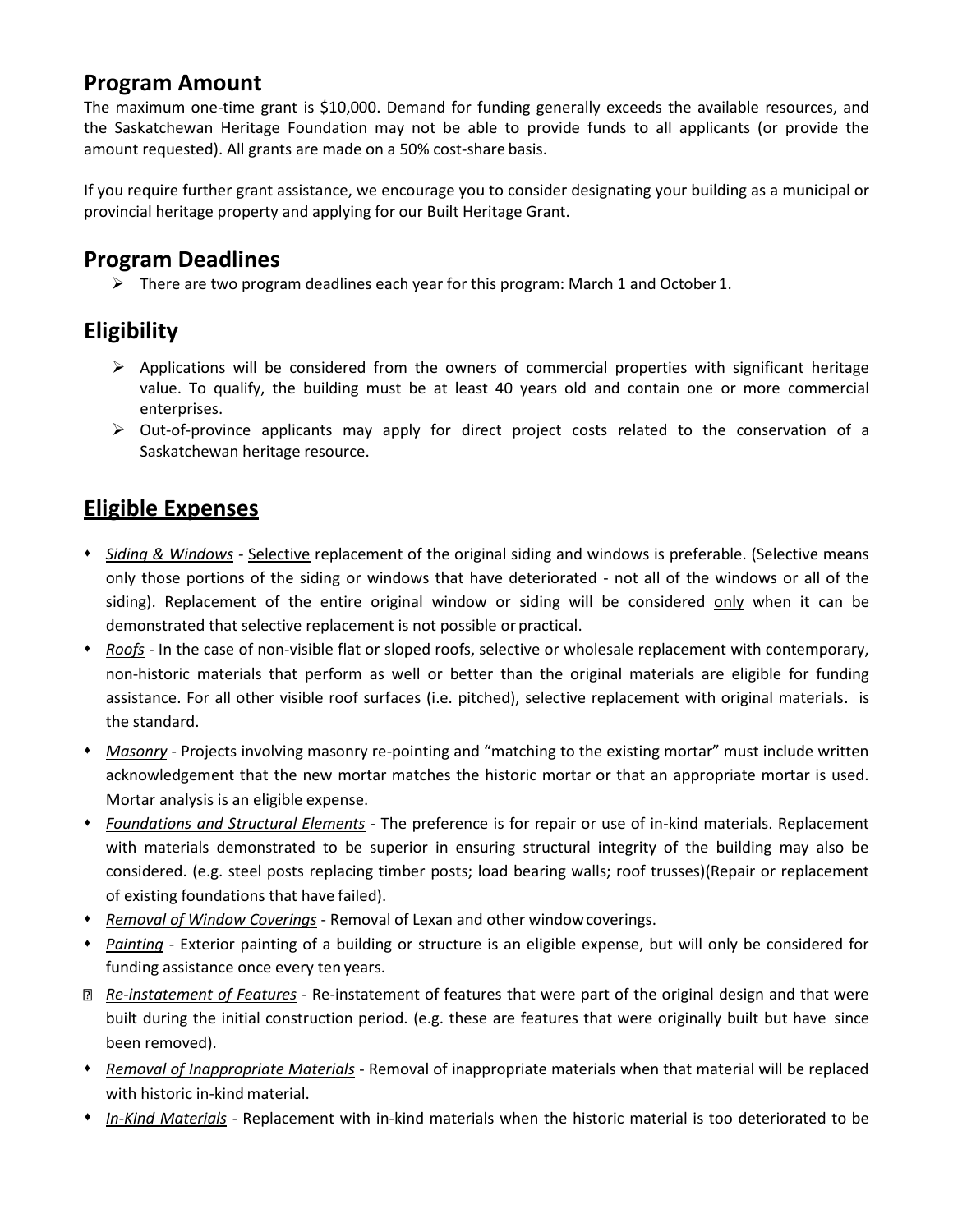practically repaired.

- ⬧ *Non-Historic Materials in Non-visible Alterations -* Non-historic materials providing the materials are at least equivalent to original materials in strength and durability, providing they are not visible and do not in any way impact character-defining elements of the building or structure. (e.g. materials used in the repair of flat or sloped roofs, basement or foundation support elements)
- ⬧ *Historic Signage* Signage that was part of the original building design.

# **Ineligible Expenses**

- ⬧ *Crown Assets -* Properties owned by the provincial or federal government.
- ⬧ *Operational Costs* Regular operational expenditures associated with the building orstructure.
- ⬧ *Salaries -* Salaries and benefits of the applicant and/or employees of the applicant sponsoring the project.
- ⬧ *Purchase or Relocation Costs* Purchase or relocation costs of building orstructure.
- ⬧ *New Foundations -* New foundations, where a foundation did not exist previously.
- ⬧ *Interiors -* Interior conservation work (unless directly related to structural integrity);(e.g. lighting, mechanical and electrical systems, interior painting, floor coverings, energy upgrades and insulation)
- ⬧ *Addition of Window Coverings -* Lexan and other window coverings.
- ⬧ *Site Grading* Site grading.
- ⬧ *Tree Removal* The removal of trees.
- ⬧ *Painting & Oiling of Wood Shingles -* Work that involves painting or oiling wood shingles.
- ⬧ *New construction* New construction including memorials and cairns.
- ⬧ *Instatement of Features* Instatement of features that were part of the original design but were never built.
- ⬧ *Quotes* Costs associated with securing quotes for conservationwork.
- ⬧ *Local History Markers & Plaques* Local history markers andplaques.
- ⬧ *Capital Expenditures* Capital expenditures including but not limited to: buildings, machinery, equipment, computers, and cameras.
- ⬧ *Work prior to the Adjudication / Notification Date -* Any work undertaken previous to the adjudication / notification deadline.
- ⬧ *Costs for preparation of the application* All costs associated with the preparation of the application are the responsibility of the applicant.

### **Other Ineligible Expenses:**

The SHF does not fund the following:

- community and/or family histories
	- publications
	- educational workshops
	- promotional material
	- genealogy studies
	- artifact purchase or restoration
	- collections purchase or restoration
	- moveable property (e.g. a projector in a movie theatre, operating equipment inside aplant)
	- multi-year requests

## **Adjudication**

The Adjudication Committee is comprised of all members of the Saskatchewan Heritage Foundation Board of Directors and the decisions of the Adjudication Committee are final. Adjudications and notification takes place by the last week of April or the last week of November.

## **Adjudication Criteria**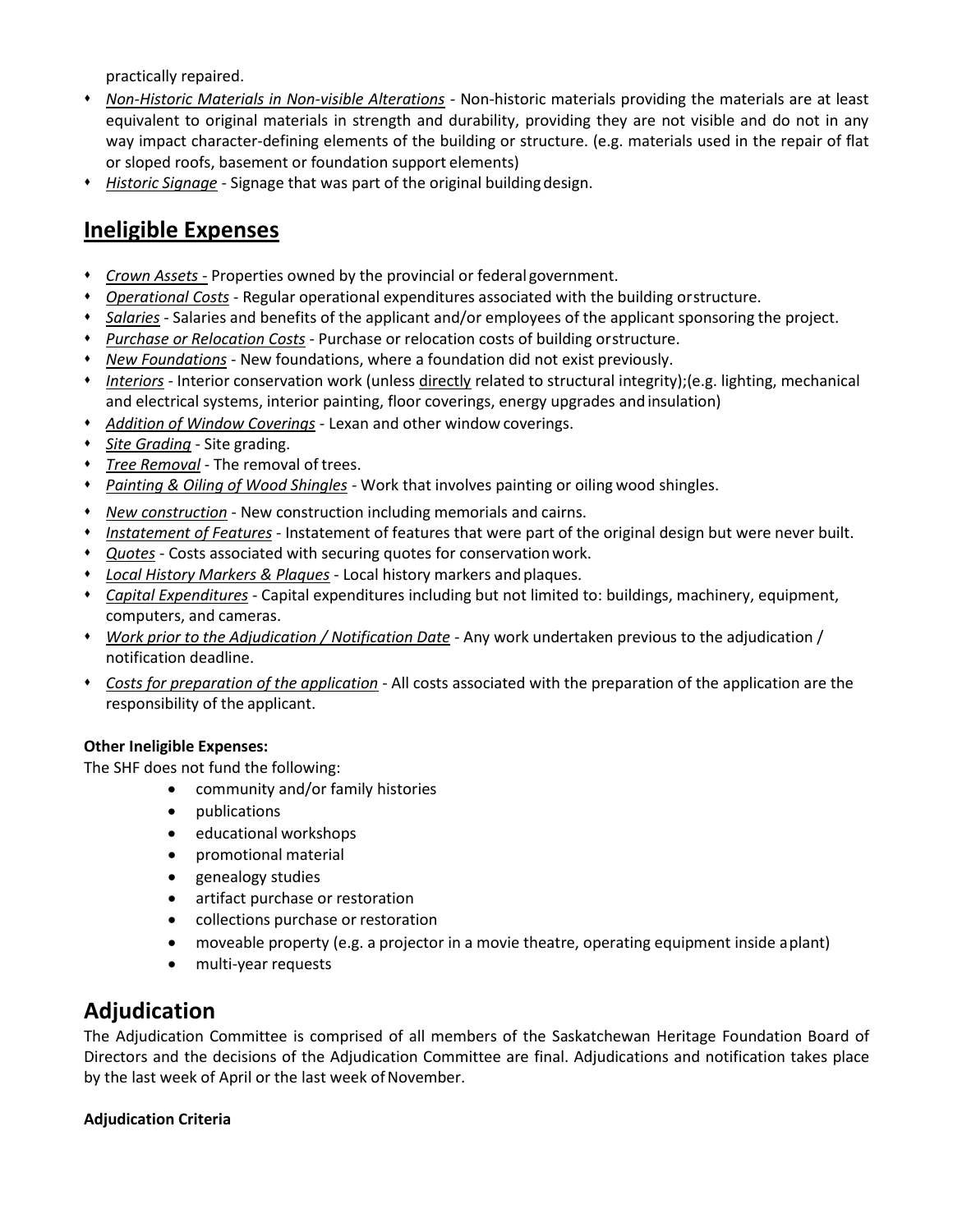Applications will be assessed by the following criteria.

*Impact on Heritage Conservation:*

- $\triangleright$  The applicant has considered the threat to the heritage resource should conservation work not take place, and the proposed work will help to ensure retention of the heritage resource overtime.
- $\triangleright$  The proposed project has the potential to contribute to a culture of heritage conservation in the province.

## *Community Impact:*

- $\triangleright$  The project has the potential to provide heritage value to 1) the community and 2) the province.
- $\triangleright$  The application and project demonstrates a benefit to the community.

### *Project Plan:*

- ➢
- $\triangleright$  The project has community support (financial or in-kind) and/or has the ability to receive community support.

## **Program Payments**

### **Program Agreement**

When a grant has been awarded, a Grant Agreement will be prepared outlining the conditions and terms of the Agreement. Until a signed agreement is on file no payments or extensions may be granted. Payments are initiated by a signed Claim Form and evidence of completed and approved work.

### **Program Interim Payments**

To initiate an interim payment, the applicant must submit a completed Claim Form to the Saskatchewan Heritage Foundation and support the request with evidence (e.g. photographs and invoices) that eligible work (i.e. work approved by the SHF and for which the allocation is intended) is underway or has been completed. Total interim payments will not exceed 75% of the award amount.

### **Holdback**

The Saskatchewan Heritage Foundation will hold back 25% of the total committed award until the completion of the project and a Final Report and all supporting documentation have been received. Final payments are made in accordance with the Grant Agreement.

## **Forfeits**

If a project has not commenced during the term outlined in the Grant Agreement and no confirmation of an extension has been issued, the project will be considered to have expired and the monies forfeited.

### **Retroactive Payments**

The SHF will not issue retroactive payments, and applications for work undertaken before the adjudication/notification date are not eligible for funding assistance.

## **Final Report**

In order to close the file on a Grant Agreement and receive final payment, all applicants are required to submit a final report which must contain:

- $\cdot \cdot$  A brief description of the work undertaken, and any issues arising as a result of thiswork;
- ❖ One copy of any report, communication and media articles;
- ❖ One copy of "During" and "After Work has been Completed" photographs; and
- ❖ A signed Claim Form requesting payment.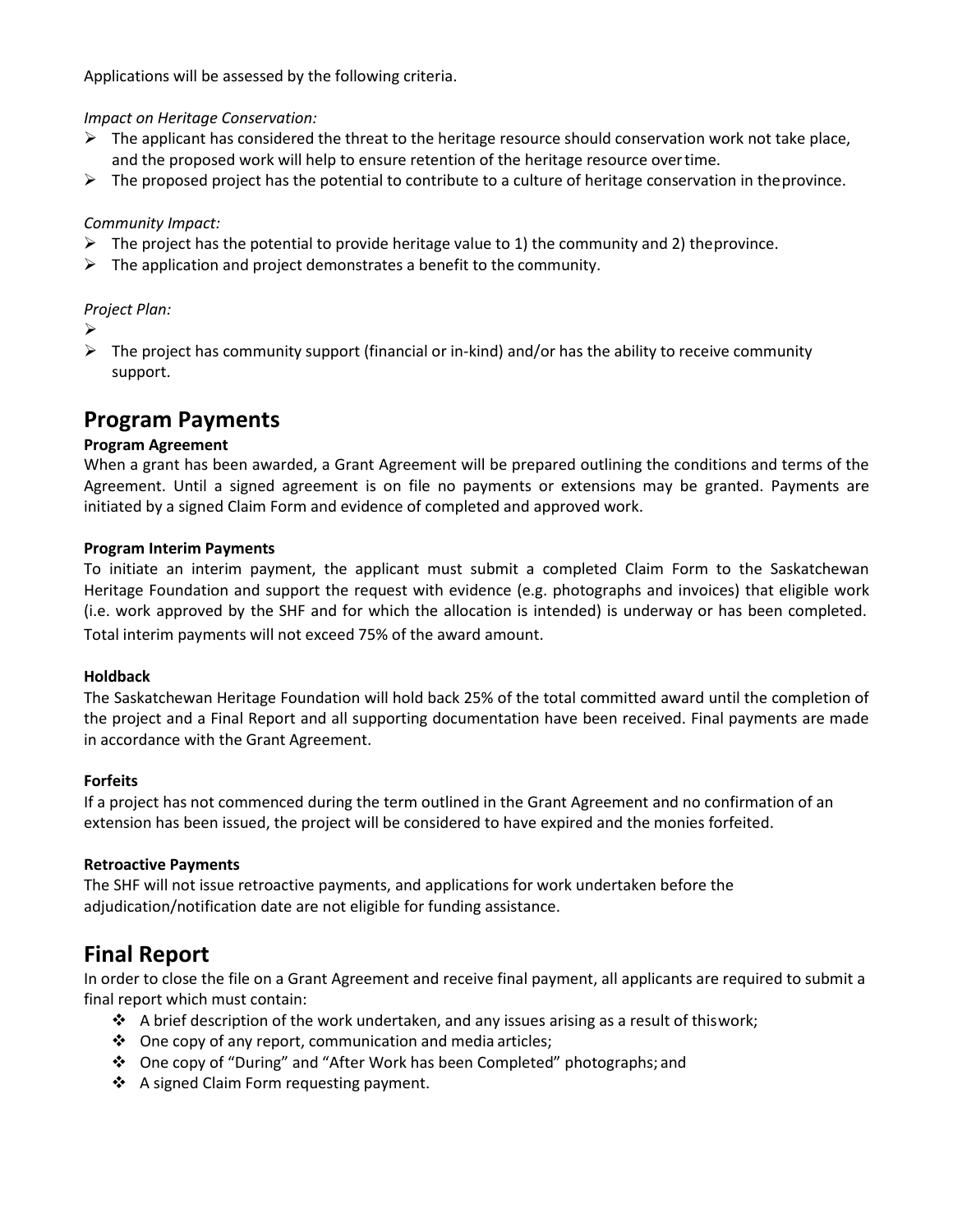# **Recognition of the Saskatchewan Heritage Foundation**

Program recipients are required to acknowledge the funding assistance of the Saskatchewan Heritage Foundation in any project advertising through the use of the Saskatchewan Heritage Foundation's logo (available by contacting the Saskatchewan Heritage Foundation); or through the addition of "*This project has received funding assistance from the Saskatchewan Heritage Foundation"* in written reports and speeches. The Saskatchewan Heritage Foundation would like the applicant to be aware that signage is available to grant recipients for display at the property. Please contact the staff to request signage.

# **Confidentiality of Information**

The personal and confidential information that the applicant provides in the application, is collected, used and disclosed in accordance with the provision of the *Freedom of Information and Protection of Privacy Act* and the *Personal Information Protection and Electronic Documents Act*. This information is required to process the application. The applicant's personal and confidential information will only be disclosed as necessary to employees of the Saskatchewan Heritage Foundation and adjudicators. If awarded funding, the applicant's name and funding amount will be announced publicly.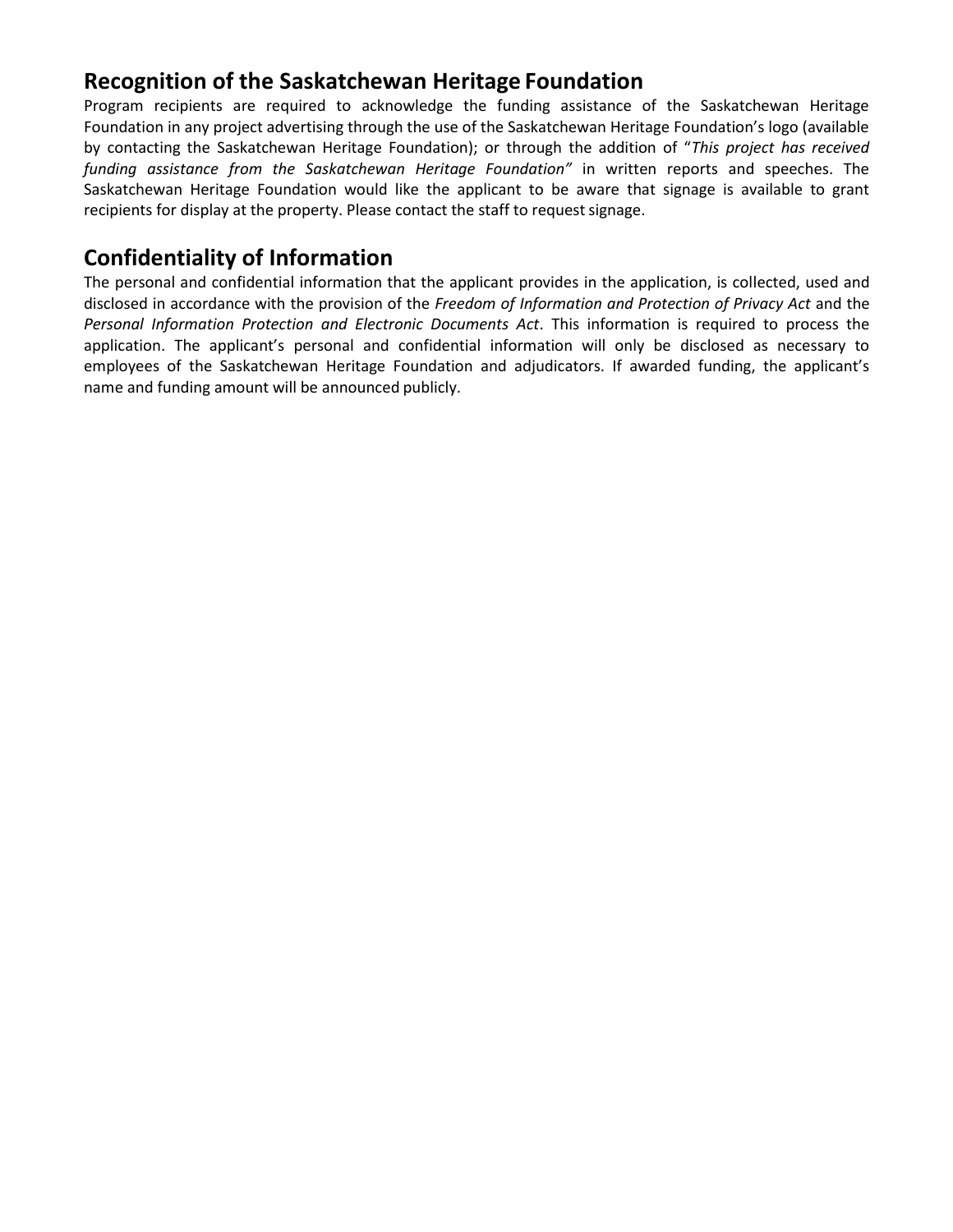| Date Received: |  |
|----------------|--|
|                |  |
|                |  |
|                |  |
|                |  |



| File: |  |  |
|-------|--|--|
|       |  |  |
|       |  |  |

Project:

(for Office Use only)

# **One-Time Grant for Non-Designated Commercial Property Application Form**

## ❖ **APPLICATION DEADLINES March 1 and October1.**

| Name of Applicant/Organization:    |                             |         |  |  |
|------------------------------------|-----------------------------|---------|--|--|
| Incorporation No. of Organization: |                             |         |  |  |
| <b>Contact Person:</b>             |                             |         |  |  |
| Email:                             |                             | (FAX):  |  |  |
| Telephone (HOME):                  | (WORK):                     | (CELL): |  |  |
| Address:                           |                             |         |  |  |
| City/Town/RM:                      | Postal Code:                |         |  |  |
| <b>Alternate Contact Person:</b>   |                             |         |  |  |
| Email:                             |                             |         |  |  |
| Telephone (HOME):                  | (WORK):                     | (CELL): |  |  |
|                                    |                             |         |  |  |
| <b>Project Title:</b>              |                             |         |  |  |
| Proposed Commencement Date:        | Proposed Completion Date:   |         |  |  |
| <b>Total Project Costs:</b>        | <b>TOTAL GRANT REQUEST:</b> |         |  |  |

| <b>Name of Building:</b>                          |
|---------------------------------------------------|
| <b>Age of Building:</b>                           |
| <b>Names of Businesses Operating in Building:</b> |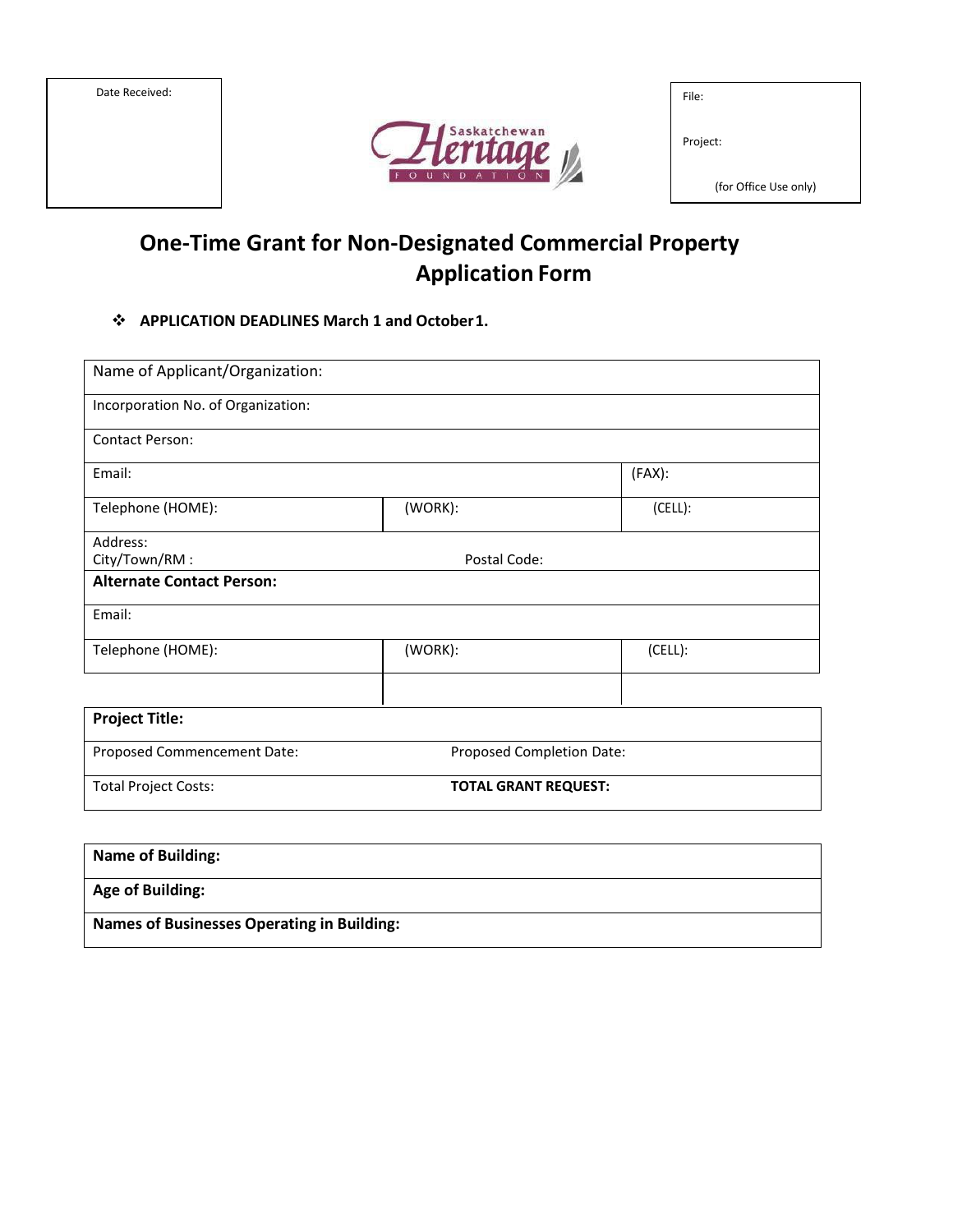# **Application Requirements**

Jurors will only adjudicate eligible components of an application. Applicants must be clear in describing the project and how Saskatchewan Heritage Foundation funding is being used.

Following the format (headings) below, applicants must respond to sections #1 through #4 and provide support material as outlined in #5 below.

## **(Please note: Section 1, 2 and 3 should be kept to a minimum, please try to not exceed more than 3 typed pages).**

- 1. Project Profile / Impact on Heritage Conservation:
	- a) Provide a brief description of the work to be undertaken, and what aspects of the project are tobe funded by the one-time grant;
	- b) A brief overview of the threat posed to the building should conservation efforts not take place;
	- c) A description of how the proposed project supports the Mission and Vision of theSHF;
	- d) If applicable, a brief description of previous conservation work that has beencompleted.
- 2. Project Benefits / Community Impact:
	- a) A description of the heritage value of the building: 1) to the community and 2) to theprovince;
	- b) A description of the community benefits associated with the project;
	- c) Current and future use plans for the building.
- 3. Project Plan / Proposed Work:
	- a) A detailed outline of the proposed work for the project including the related timelines for the work and priority of work to be done.
- 4. Budget:
	- a) The budget template must be balanced and it should ONLY include eligible costs related to the physical conservation of the building.
- 5. Support Materials:
	- a) *Historic photographs, if available* Historic photographs may show the appearance of historic doors, windows, exterior finishes or features that no longer exist or have been concealed or altered. All applicants to the Built Heritage program must make every effort to provide historic photographs of the building or structure for which funding assistance is being sought. Photographs should include the approximate date on which they were taken.
	- b) *Current State* Photos depicting the current state of the building or structure, and detailed photographs depicting specific areas for conservation efforts related to the application. Photographs should include: Two photographs of the entire building or structure in its current setting, as well as several photographs detailing the specific area(s) where the conservation work is proposed. (e.g. detailed shots of window casings, exterior finish, character-defining features).
	- c) *Related Studies* If any related feasibility studies, architectural and engineering drawings and specifications exist, please provide the Executive Summary. If an Executive Summary is not available, please provide a summary of the report findings.
	- d) *Quotes* Documentation from suppliers and/or contractor(s) clearly identifying the cost of each component of the project is required.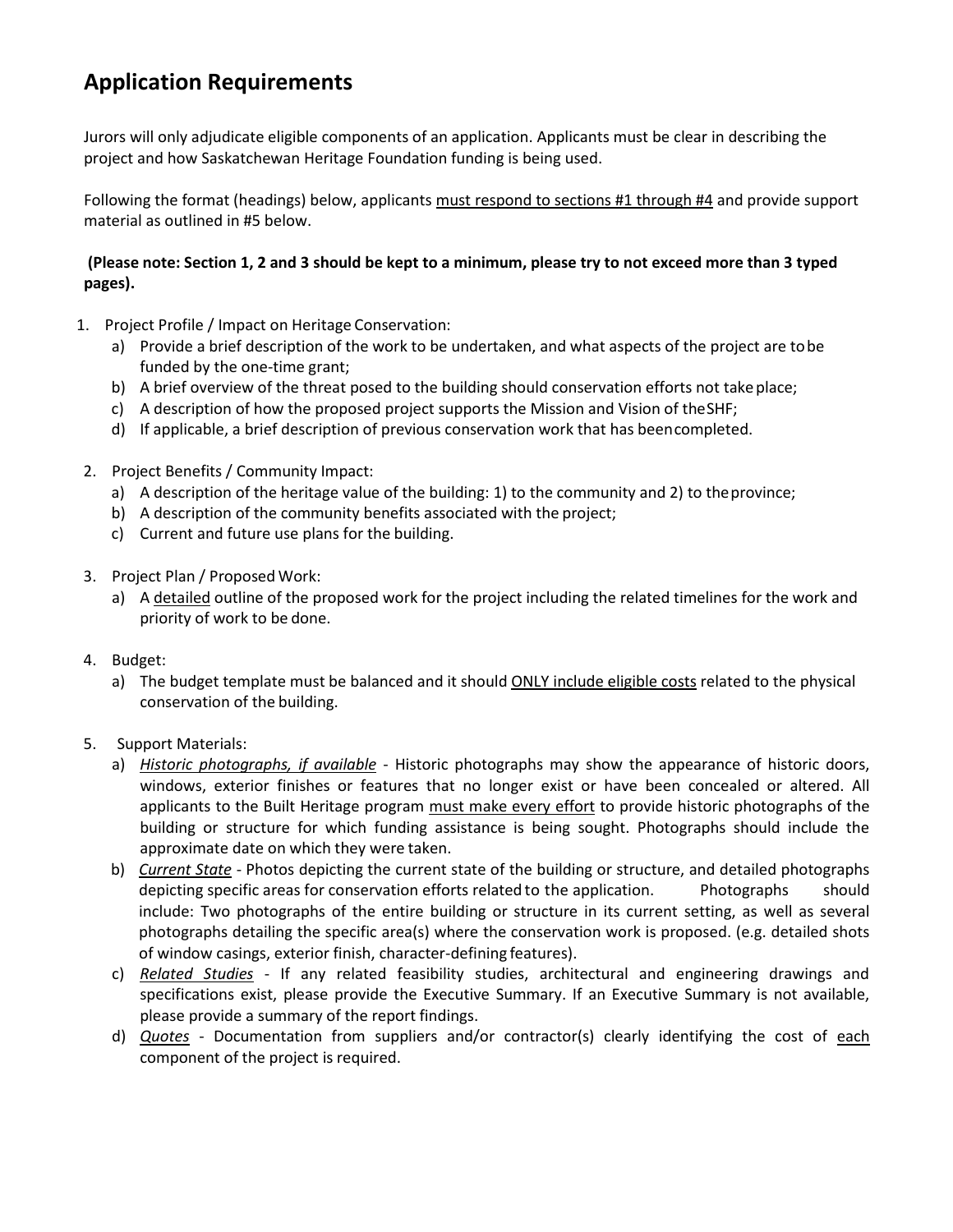# **Applicant Responsibilities**

- Saskatchewan Heritage Foundation provides support to the program applicant in advance of an application deadline by directing the applicant to information and other potential funding sources, if any, and clarifying aspects of the application as needed.
- ⬧ Applicants are encouraged to contact the Saskatchewan Heritage Foundation well in advance of an application deadline. Applicants are responsible for obtaining the necessary investigation, conservation, development or construction permits from the appropriate Municipal, Provincial or Federal agencies before commencing a project.
- ⬧ Applicants must submit a completed and signed Application Form, including all required information, support material, signed Checklist, and Budget Template Form.

# **Notification**

Adjudications and notification will take place by the last week of April and the last week of November. Applicants will be notified of the results within the next week.

## **Budget Template**

(Additional items/lines may be added to the template as required).

- ❖ **Refer to Application Guidelines** for eligible and ineligible costs.
- ❖ **List all revenue and expenses**. Only include eligible items that are directly related to the request for funding.
- ❖ **The budget must balance** (total revenue must equal totalexpenses).

# **Budgetary Notes:**

## *Cost Sharing*

All applicants must contribute a minimum of 50% of the total eligible project costs. Projects north of the 54<sup>th</sup> parallel are eligible for 75% of the total eligible project costs.

### *Applicant's Contribution*

The applicant's contribution can be comprised of a combination of funds from any government or nongovernment source and in-kind donations.

## *In-kind Donations*

In-kind donations of labour, materials and services cannot exceed 25% of the applicant's share in the application, and in-kind donations of labour, materials and services cannot exceed 25% of the program allocation that may be provided.

### *Volunteer Labour*

Volunteer labour is calculated at the current rate of minimum wage. If a grant is awarded, on a separate page, you must indicate the number of volunteer personnel and the number of volunteer hours for each individual to accompany your claim form. (PLEASE CONTACT THE SHF FOR THIS FORM, if required)

### *In-Kind Materials and Equipment*

On a separate page, list donated materials and equipment, their value and the donor.

### *Travel*

In-province transportation, accommodation and meal expenses (if an eligible expense) will not exceed current established Provincial Government rates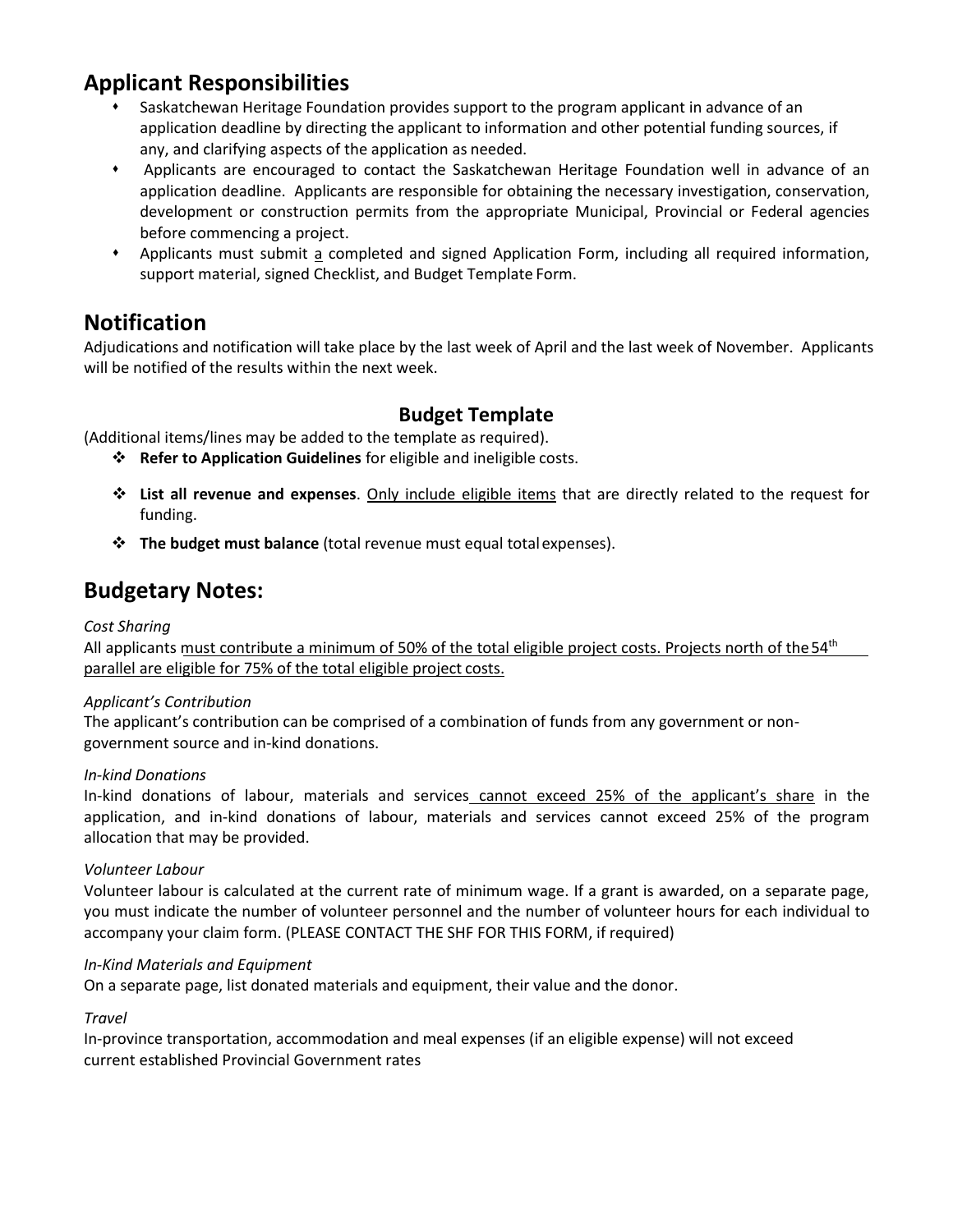|                               | Column 1:<br><b>Confirmed</b><br>Revenue | Column 2:<br>Projected<br>Revenue  | <b>Explanatory Notes</b> |
|-------------------------------|------------------------------------------|------------------------------------|--------------------------|
| <b>REVENUE:</b>               |                                          |                                    |                          |
| Applicant's Contribution      |                                          |                                    |                          |
| Sask Heritage Foundation      |                                          |                                    |                          |
| Request                       |                                          |                                    |                          |
| <b>TOTAL REVENUE:</b>         |                                          |                                    | <b>TOTAL</b>             |
|                               |                                          |                                    | <b>CONFIRMED AND</b>     |
|                               |                                          |                                    | <b>PROJECTED</b>         |
|                               |                                          |                                    | <b>REVENUE:</b>          |
|                               | Do not                                   | Column 2:                          | <b>Explanatory Notes</b> |
|                               | write in<br>this                         | <b>Budgeted</b><br><b>Expenses</b> |                          |
|                               | column                                   |                                    |                          |
| <b>EXPENSES: (list actual</b> |                                          |                                    |                          |
| expenses)                     |                                          |                                    |                          |
|                               |                                          |                                    |                          |
|                               |                                          |                                    |                          |
|                               |                                          |                                    |                          |
|                               |                                          |                                    |                          |
|                               |                                          |                                    |                          |
|                               |                                          |                                    |                          |
|                               |                                          |                                    |                          |
|                               |                                          |                                    |                          |
|                               |                                          |                                    |                          |
|                               |                                          |                                    |                          |
|                               |                                          |                                    |                          |
|                               |                                          |                                    |                          |
|                               |                                          |                                    |                          |
|                               |                                          |                                    |                          |
|                               |                                          |                                    |                          |
|                               |                                          |                                    |                          |
|                               |                                          |                                    |                          |
|                               |                                          |                                    |                          |
|                               |                                          |                                    |                          |
|                               |                                          |                                    |                          |
|                               |                                          |                                    |                          |
|                               |                                          |                                    |                          |
|                               |                                          |                                    |                          |
|                               |                                          |                                    |                          |
|                               |                                          |                                    |                          |
| <b>TOTAL EXPENSES:</b>        |                                          |                                    |                          |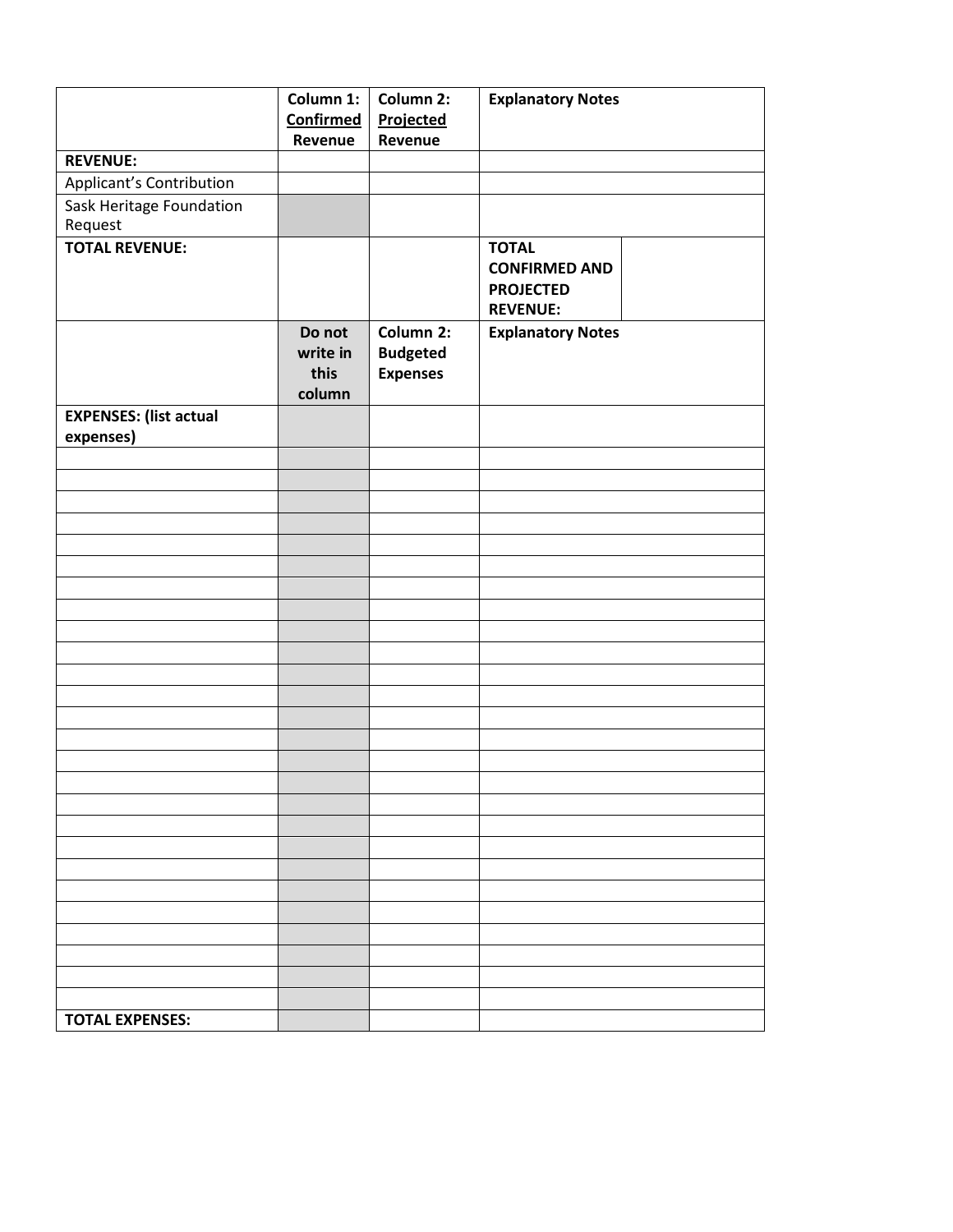| <b>Application Checklist:</b>                                                              |  |
|--------------------------------------------------------------------------------------------|--|
| Please ensure that all of the following information is included in your application.       |  |
| CHECK OFF each item below and SIGN the bottom of this form.                                |  |
| A fully completed Application Form                                                         |  |
| A Project Summary, including what aspects of the project are to be funded by the one-time  |  |
| grant                                                                                      |  |
| Initials on Release of Information and signature on Declaration                            |  |
| - Brief description of the threat to the property should conservation work not take place  |  |
| - Brief description of how the project supports the Mission and Vision of the Saskatchewan |  |
| <b>Heritage Foundation</b>                                                                 |  |
| - Brief description of previous conservation work if any exist                             |  |
| - Description of the heritage value to 1) the community, and 2) the province               |  |
| - Adherence to eligible items as supported by the Standards and Guidelines                 |  |
| - Budget - detailed balanced budget showing confirmed and projected sources                |  |
| - Current day color photographs                                                            |  |
| - Related Studies (if any exist)                                                           |  |
| - Quotes for each component of the proposed work                                           |  |
| - Current and future use plans                                                             |  |
| - Historical photographs                                                                   |  |

I have read the Program Information and understand that items on the above Checklist must be provided with my application in order for it to be adjudicated.

(Signature of Applicant) (Position)

(Print name legibly) (Date)